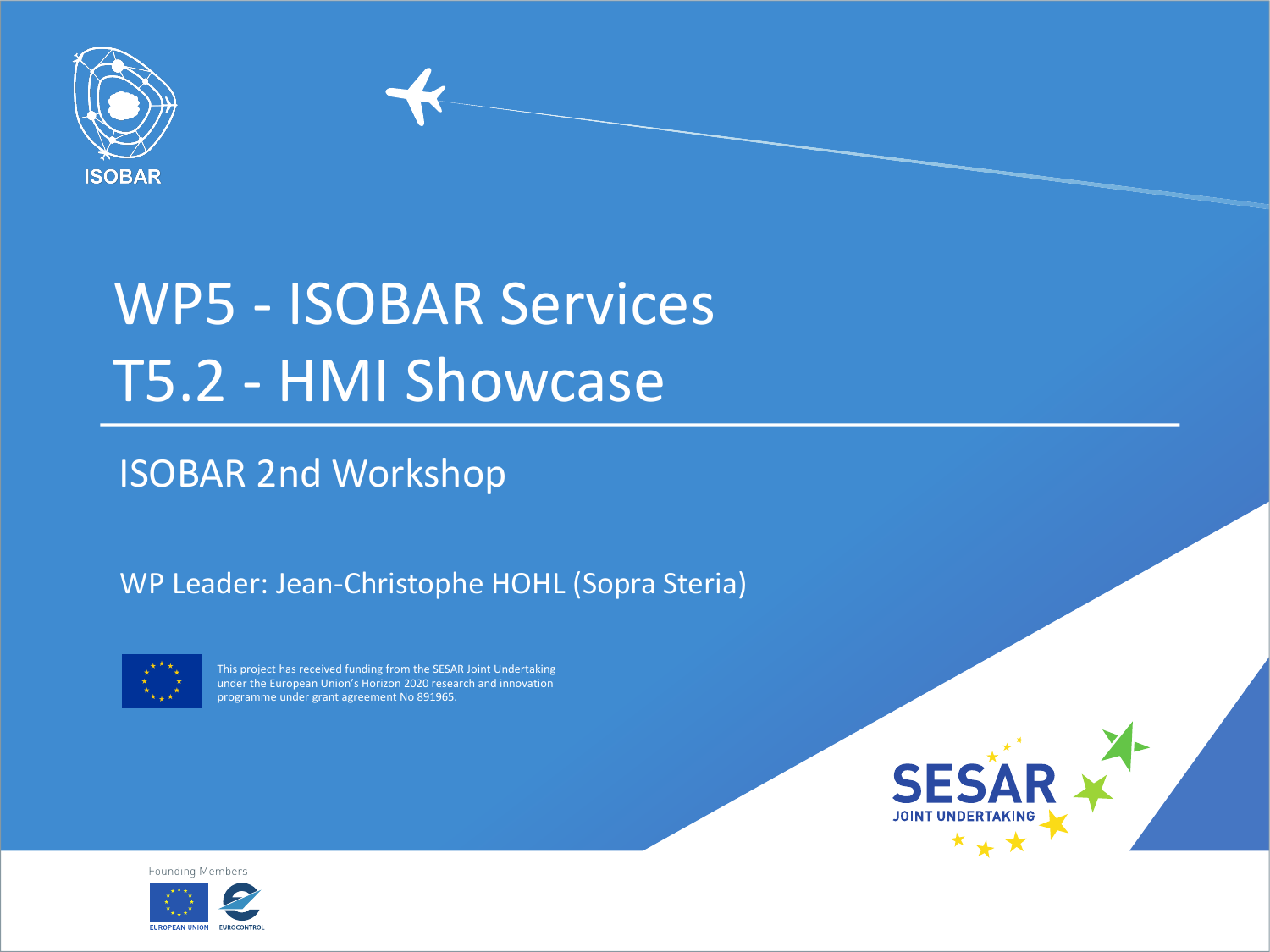### **ISOBAR - WP5 - T5.2 - HMI Showcase**



- **Objectives**
- § Design a HMI prototype based on EUROCONTROL new HMI demonstrator
- Find graphical representation for the new functionalities linked to the weather and its impact of the air traffic
- § Dissemination and understanding of the ISOBAR concept added-value
- Approach
- § Approach based on **SOPRA STERIA UX Design methodology**
- § Weekly workshops to collect needs and elaborate MVP requirements with a core team involving EUROCONTROL, DSNA and CRIDA
- Iterative development of the mock up with regular demonstration to Task and Projects members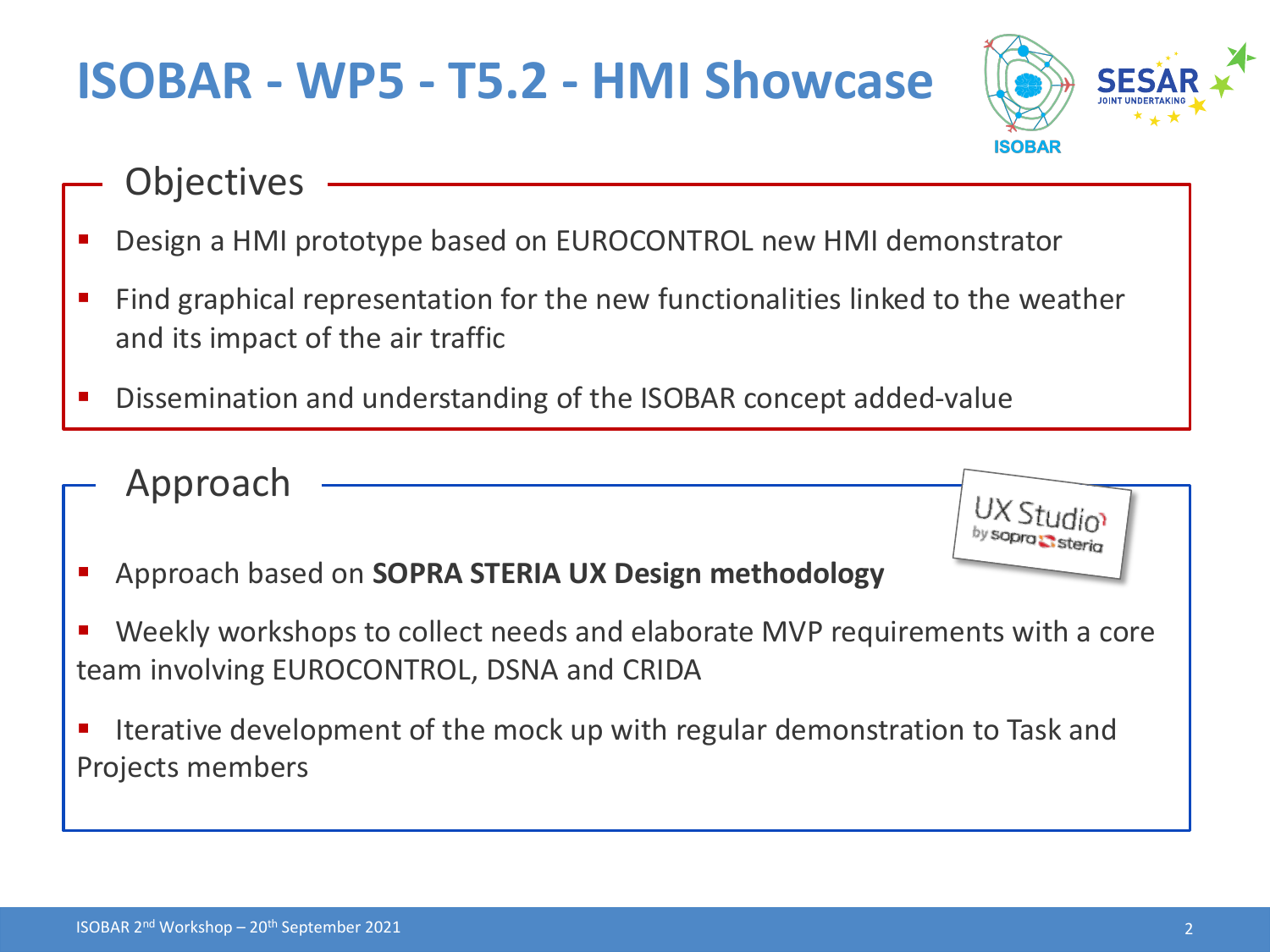### **ISOBAR - WP5 - T5.2 - HMI Showcase**



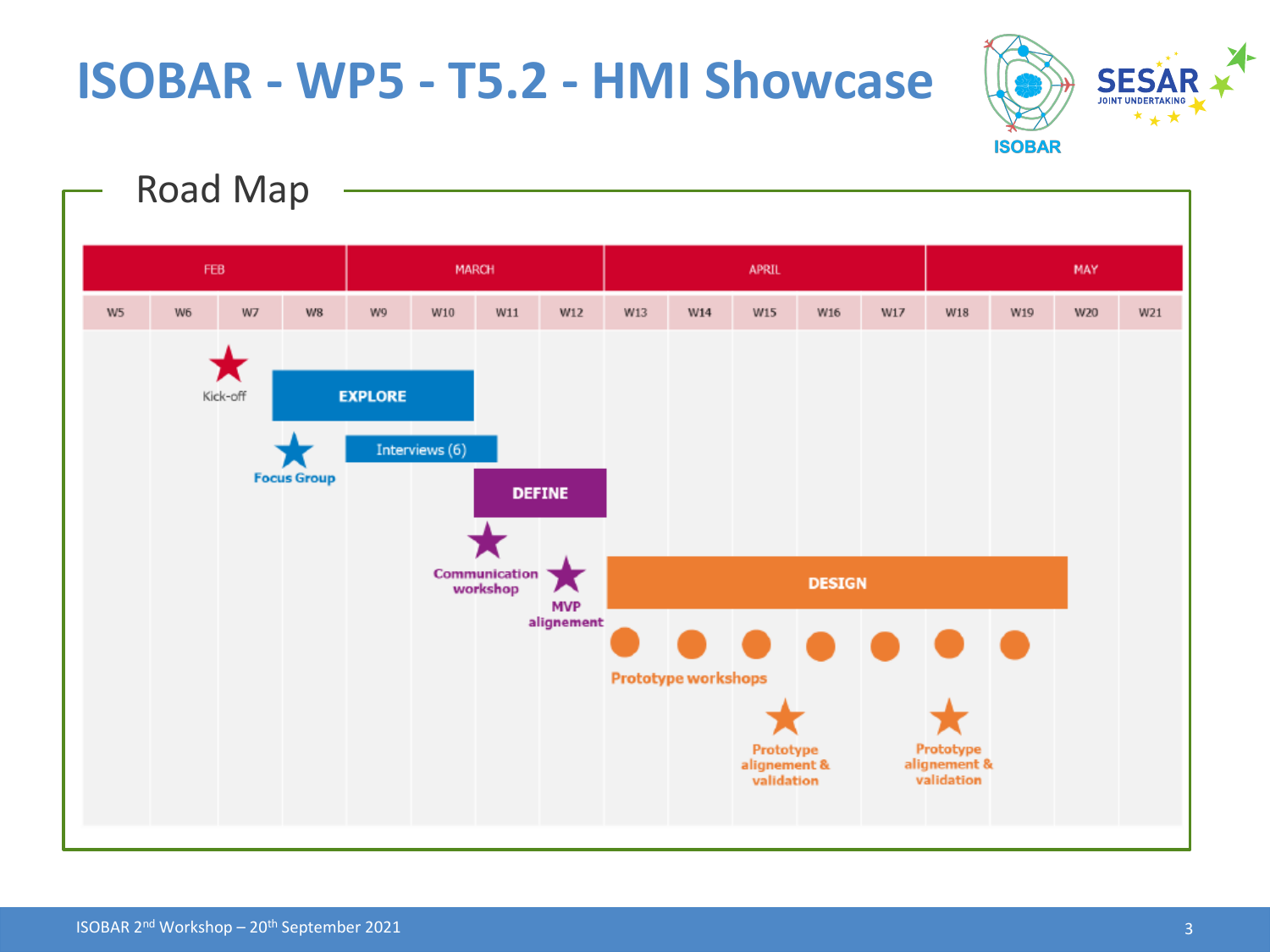### **ISOBAR - WP5 - T5.2 - HMI Showcase**



### A dynamic prototype



A dynamic prototype that can be manipulated in full autonomy :

https://isobar-project.eu